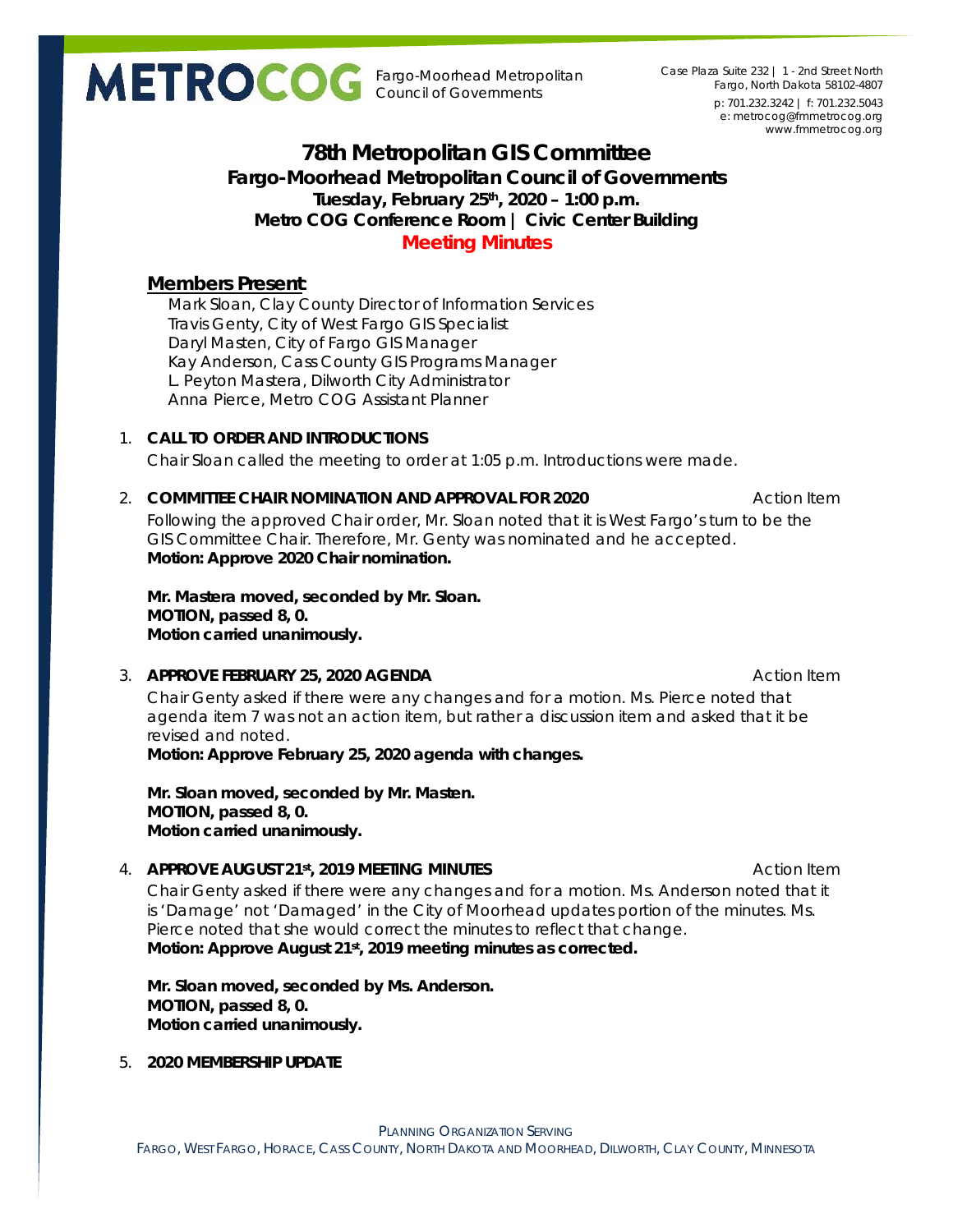Ms. Pierce presented the 2020 Membership List. She requested each jurisdiction review their representation information and notify her of any changes. Ms. Pierce requested that Ms. Anderson send the new Cass County Planner's information once she starts.

### 6. **NG-911**

Mr. Sloan noted that in Minnesota they have been working for the last two years on updating the Next Generation 911 system. They are currently at a stop due to turnover at the state level. The goal is still to complete the work by the end of 2020.

Mr. Masten asked if there were any boundary adjustments that need to occur for consistency across the state lines. Mr. Sloan noted that the adjustments were insignificant and they used the same Red River file that City of Fargo uses for consistency.

### 7. **LiDAR / AERIAL IMAGERY CONSULTANT SELECTION**

Mr. Masten noted that we chose Quantum Spatial this time around. He has met the project manager briefly. Mr. Masten is working on moving the project contract through the City Commission at the next meeting on the consent agenda. Once that is finalized a project kick-off meeting will be scheduled, which will include members of all the involved jurisdictions. There was no price negotiation, as the cost was lower than the budgeted amount.

Ms. Pierce asked if there will be new pricing from each of the jurisdictions. Mr. Masten noted he will be at a minimum sending an email out to each jurisdiction with their updated portion of the project budget. Mr. Sloan noted that Clay County is picking up Dilworth's portion of the bill, since Clay County is managing Dilworth's GIS and mapping anyways.

Mr. Sloan asked if there was any pushback from the other vendors. Mr. Masten noted that Merrick was a bit disappointed, Ayres called and had a debrief with Mr. Masten, and Fugro was also disappointed.

Mr. Mastera asked how many consultants proposed on this project and if it was a normal number. Mr. Masten noted that seven (7) consultants proposed on the project and the selection committee shortlisted it to three (3). It was also noted that due to the lack of government funding, this was not a sealed cost proposal. The committee was very pleased with the cost proposals this round, and noted that the selected team was not the lowest price, but their price was nearly half of the previous project's budget.

Ms. Anderson asked if there has been discussion with the selected team about flood aerial imagery collection. Mr. Masten noted that he mentioned it to the Quantum Spatial project manager as still being a possibility, but he did not guarantee that Quantum Spatial would be the team to complete such a task and if it was even going to occur yet. Ms. Anderson noted that Mr. Jason Benson had inquired about flood aerial imagery collection and that he would be reaching out to the City of Fargo staff. Mr. Masten indicated that he had not yet heard from Mr. Benson and that the City of Fargo would be looking to Ms. Anderson to manage the collection of flood aerial imagery due to her familiarity with the Sheyenne River and Wild Rice River flood levels.

### 8. **2020 BICYCLE AND SIDEWALK INVENTORY UPDATE**

Ms. Pierce informed the group that Metro COG will be conducting a bicycle and shared use path inventory update using the ESRI Collector App. Metro COG is currently in the process of hiring an intern to collect the data. Ms. Pierce requested that jurisdictions let her know if there is specific information they would like to have collected, for example path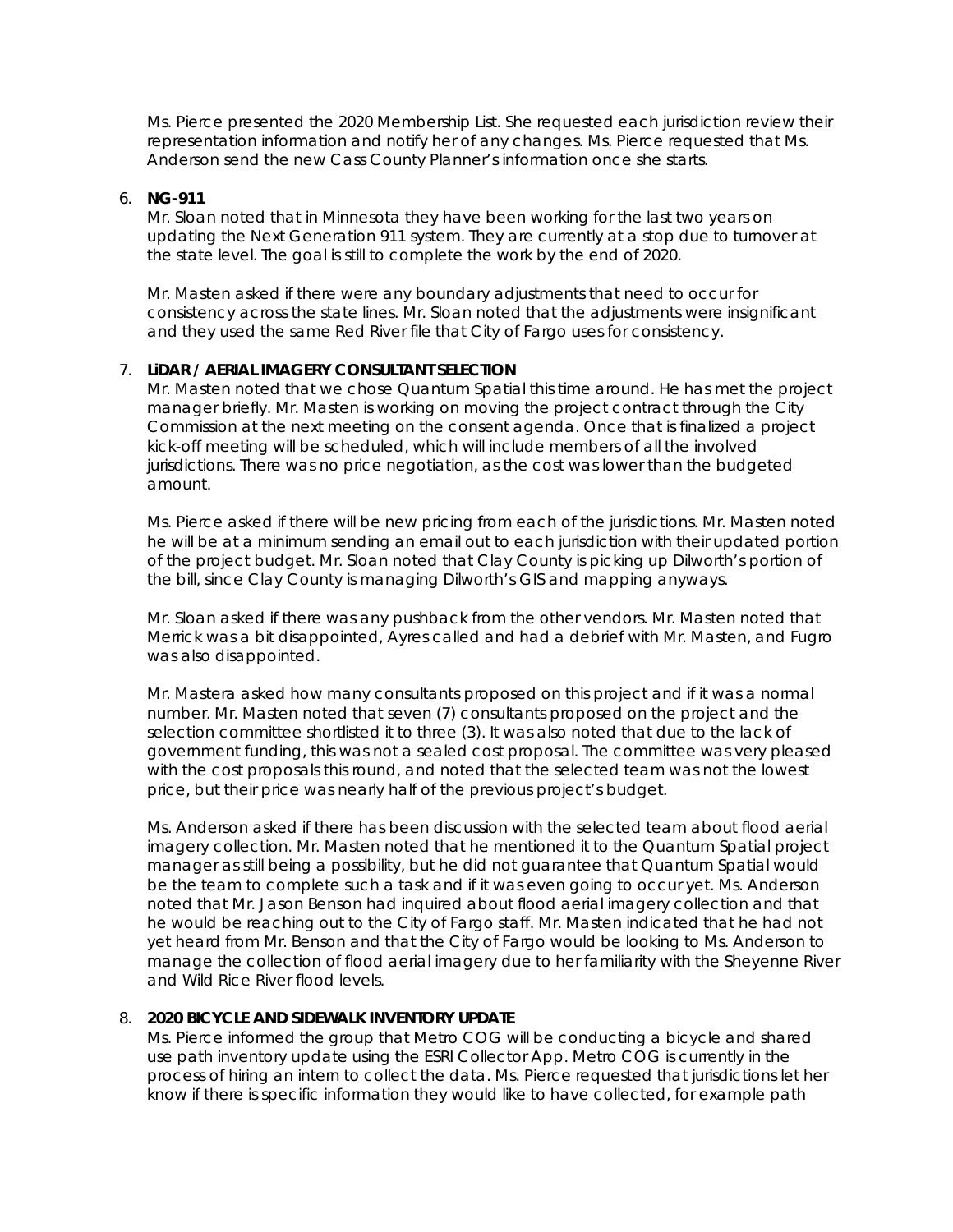width, material, signage, etc. Ms. Pierce noted that before March 20th, 2020, she will be developing the base feature class for this inventory and setting up the ArcGIS Online Collector App map for the intern to use. The goal of this effort is to update the files to have a more robust and updated file to refer to across the MPA. The initial effort will focus on bicycle paths, then shared use paths, and finally the sidewalk inventory.

Mr. Masten asked what the update process will be for this in the future. Ms. Pierce indicated that once this major effort is completed this year, the goal would be to add/update new growth areas each subsequent year. Mr. Masten noted that if the City of Fargo can receive the updated file after this initial effort, they may be able to help keep the file up to date, at least for the City of Fargo. This has been a recent discussion at the City of Fargo to make sure this data is kept up to date.

## 9. **MIGRATION TO ARCGIS PRO**

Ms. Pierce asked the committee for an update on where in the process each jurisdiction is at in migrating to ArcGIS Pro.

Mr. Sloan noted that Clay County and City of Moorhead are looking to migrate their parcel fabric in late August. Then at that point, both jurisdictions will fully migrate to using ArcGIS Pro full time. Mr. Sloan did note that a number of his staff are currently using Pro, but he personally is not.

Mr. Genty noted that they are waiting on Portal to be installed sometime spring 2020, so they can move the parcel fabric over. He has some staff that are using Pro. Currently, there is not a specific timeline for moving officially to ArcGIS Pro.

Mr. Masten noted that City of Fargo is in a similar situation as the City of West Fargo. They are waiting for the telecom, fiber network, and geometric network to be able to be transferred into Pro, because currently ESRI does not have the capability to migrate that information into Pro. Additionally, Tyler Technologies' next release will be the first version that will accept ArcGIS Pro products.

Mr. Sloan noted that there have been some bugs with ArcGIS Pro 2.5 (newest release), so they have rolled back to using ArcGIS Pro 2.4.

Ms. Pierce asked what ArcGIS Desktop everyone is using. The committee members that they are all using 10.7.1. The exception is the City of Fargo for specific entities/uses.

Ms. Anderson noted that they too have been having some challenges when working in ArcGIS Pro.

### 10. **JURISDICTIONAL ROUNDTABLE & UPDATES**

### a. City of Fargo

- GIS Portal Update
- Working on flood stuff
- Still need to coordinate with Cass County and West Fargo to conduct the 911 efforts, similar to City of Moorhead and Clay County.
- b. City of Moorhead
	- Not present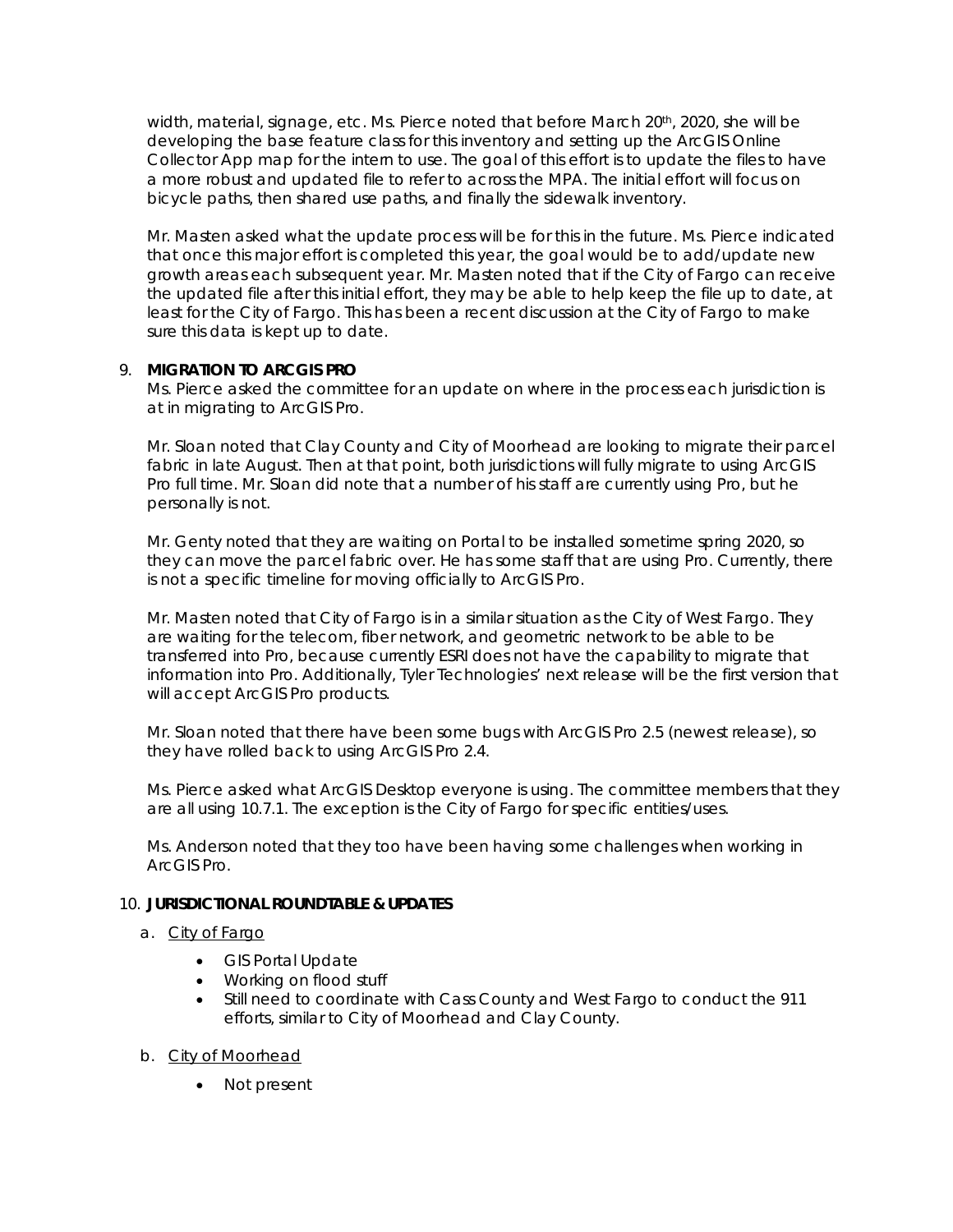## c. City of Dilworth

- Nothing to note.
- d. City of West Fargo
	- Working on configuring the webapp builder for Link for internal employee usage.
		- Newly hired Girish Uprety as a GIS Technician
			- o girish.uprety@westfargond.gov
			- o 701-433-5326
	- Coordinating with the Fire Department on the Fire Incident Operations Dashboard to keep the information up to date using scripts.

## e. City of Horace

- Not present
- f. Cass County
	- Hired a new planner, who starts on March 2<sup>nd</sup>
	- Working on flood planning efforts
	- Working on backlog parcel splits
	- Finalized the sign application through the Collector App for the Highway Department, which will help with their annual inventory and maintenance
	- Working on adjusting internal Link
	- New CodeRED update boundaries for more accurate emergency and severe weather notifications that will push to all people, even those that aren't registered in the system
	- Need to get back to 911 stuff
- g. Clay County
	- Working on flood planning efforts, specifically updating the road closures map with the highway department
	- Working with the townships in Clay County to produce recordable maps, mailing labels, wording for public notice in newspapers, etc. The goal of this is to help township officials more easily go through the proper approval process.
	- Purchased their own vinyl cutter to do inside signage (door signs, etc.) internally
	- Construction is still underway at Clay County campus, but should be done by the end of April 2020
	- Census Assistance Questionnaire will be available in the Clay County Family Service Center to help residents complete the Census
	- Webapp builder Link version, just switched to it as a production aspect as of Monday, February 24th
- h. Moorhead Public Service
	- Not present
- i. Metro COG
	- PSAP Verification Process underway and will be completed by March 20<sup>th</sup>
	- Bicycle / Shared Use Path inventory to be completed this summer
	- Internal Metro COG GIS drive will be migrating to our main server, so we will be reviewing all the current data we have and cleaning it all up over the rest of 2020.
	- July 2020, contacting jurisdictions on updates to GIS data
	- Bike Map App updates
	- Current projects going on: